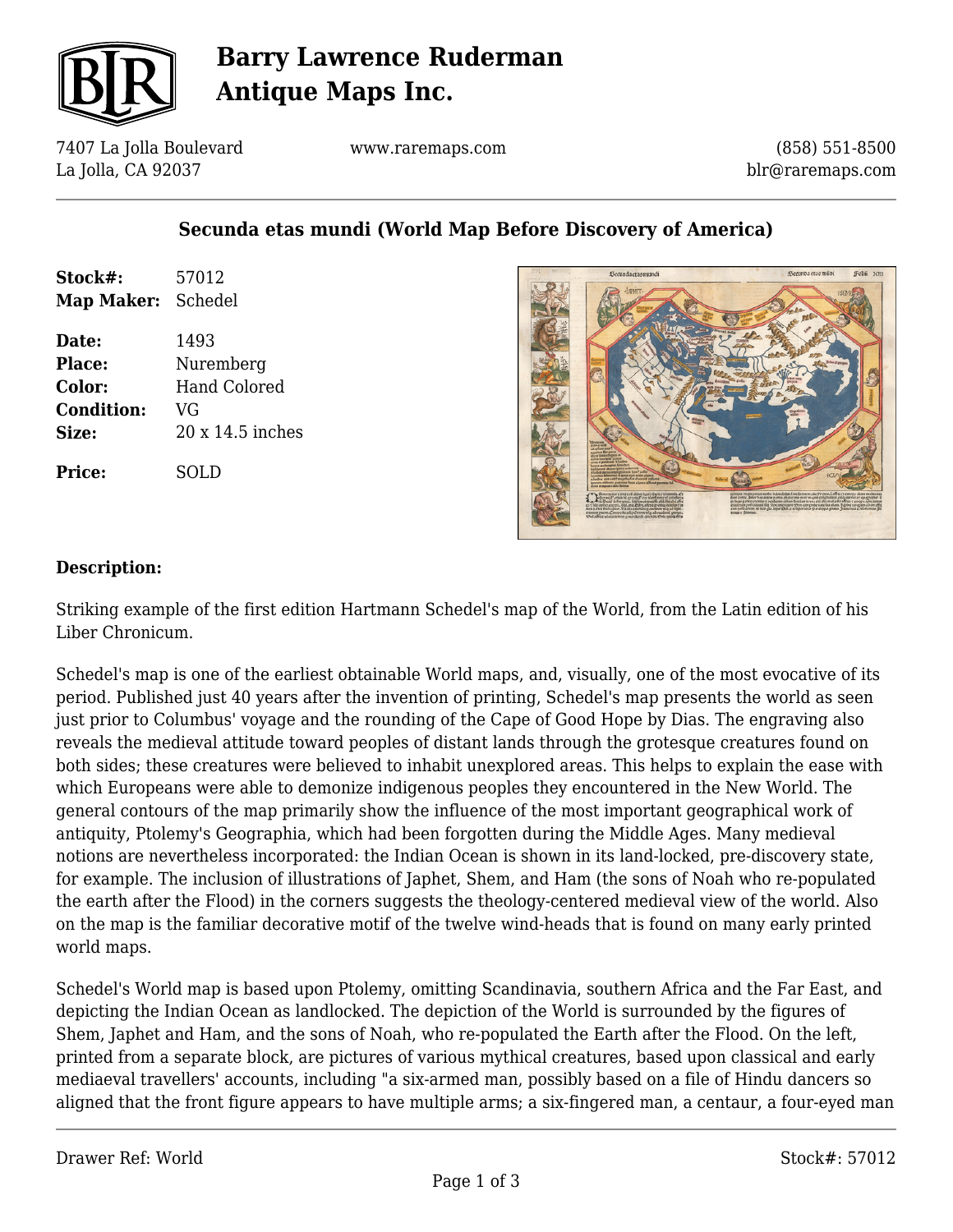

# **Barry Lawrence Ruderman Antique Maps Inc.**

7407 La Jolla Boulevard La Jolla, CA 92037

www.raremaps.com

(858) 551-8500 blr@raremaps.com

### **Secunda etas mundi (World Map Before Discovery of America)**

from a coastal tribe in Ethiopia; a dog-headed man from the Simien Mountains, a cyclops, one of those men whose heads grow beneath their shoulders, one of the crook-legged men who live in the desert and slide along instead of walking; a strange hermaphrodite, a man with one giant foot only (stated by Solinus to be used a parasol but more likely an unfortunate sufferer from elephantiasis), a man with a huge underlip (doubtless seen in Africa), a man with waist-length hanging ears, and other frightening and fanciful creatures of a world beyond." The World map also includes a large island off the west coast of Africa, which may relate to the account of Martin Behaim's voyage to the region, which is referenced by Schedel in the text.

The first edition of the map can be distinguished by the inclusion of Latin text (rather than German) and by placement of the map on the sheet (the Latin edition has the map at the top, with the text at the bottom. The German edition has text above the map.

Hartmann Schedel's Liber Chronicarum: Das Buch der Croniken und Geschichten (loosely translated as World Chronicle, but popularly referred to as the Nuremberg Chronicle, based upon the city of its publication), was the first secular book to include the style of lavish illustrations previously reserved for Bibles and other liturgical works. The work was intended as a history of the World, from Creation to 1493, with a final section devoted to the anticipated Last Days of the World. It is without question the most important illustrated secular work of the 15th Century and its importance rivals the early printed editions of Ptolemy's Geographia and Bernard von Breydenbach's Perengrinatio in Terram Sanctam in terms of its importance in the development and dissemination of illustrated books in the 15th Century. Published in Nuremberg by Anton Koberger, the book was printed in Latin and 5 months later in German (translated by George Alt), and enjoyed immense commercial success.

A reduced size version of the Liber Chronicum was published in 1497 in Augsburg by Johann Schonsperger. The illustration for Venice is adapted from the larger illustration of Venice in Breydenbach's Peregrinatio, which was illustrated by Dutch artist Erhard Reuwich, who was working in Mainz in the 1480s. Schedel's view of Florence is one of the earliest obtainable views of the City and realistically the only large format 15th Century illustration available to collectors. The view is an adaptation of Francesco Rosselli's now lost six-sheet engraving of Florence, which is believed to have been engraved sometime between 1471 and 1482, known only through a single woodcut copy in the Kupferstichkabinett of Berlin. Rosselli is perhaps best known as the cartographer responsible for the Contarini-Rosselli World Map of 1506 (the first map to depict America, based upon information derived from Columbus) and his world map of 1508, the first depiction of the World in an Oval Projection, which includes a depiction of the Southern Continent which may have been the influence for the world maps of Piri Reis (1513), Lopo Homem (1519) and Juan Vespucci (1524).

Hartmann Schedel was a prominent physician and writer, who amassed one of the largest private book